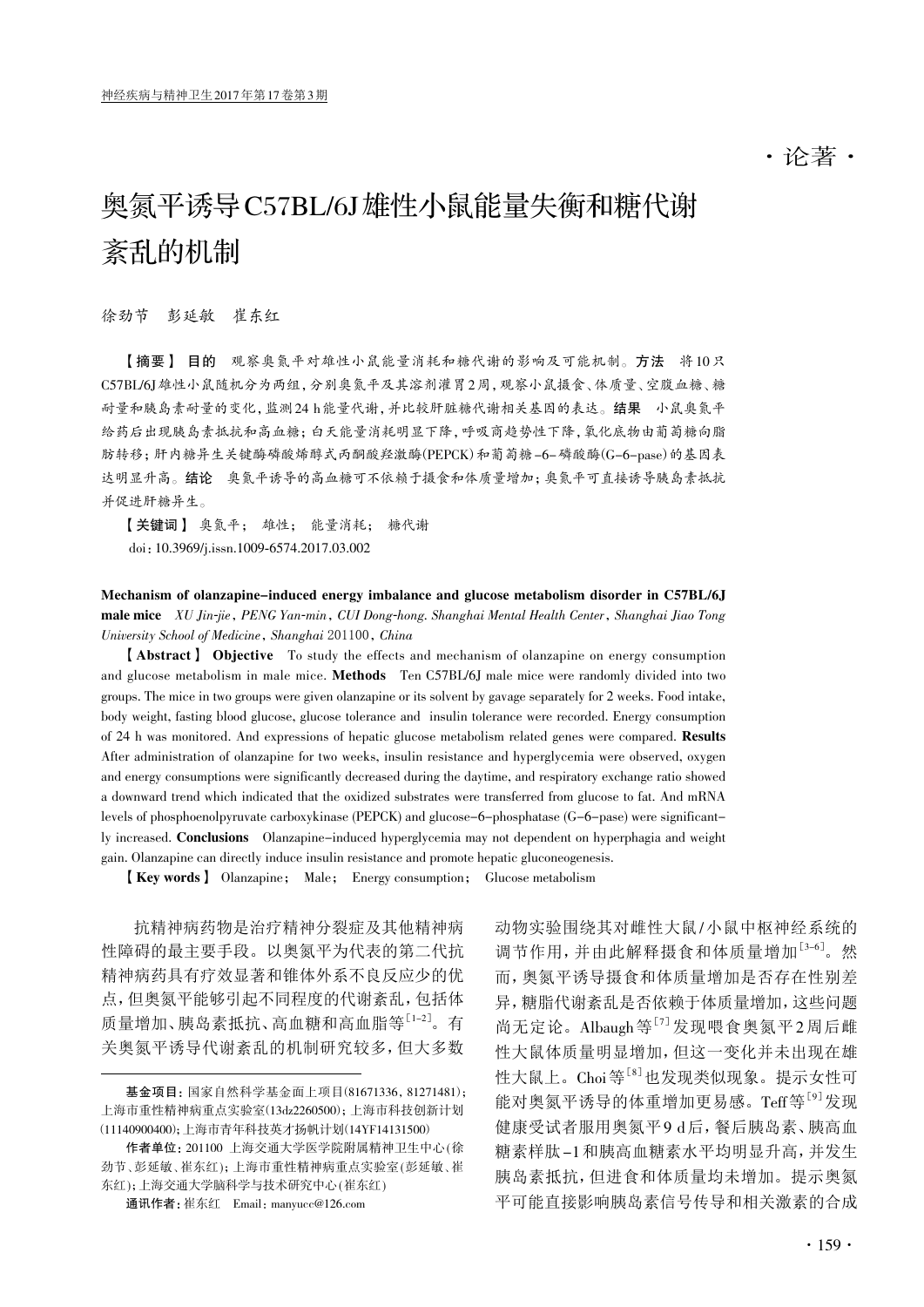与分泌。因此,本研究将以能量和糖代谢为切入点, 重点探讨奥氮平对雄性小鼠外周代谢的影响及可 能机制。

#### 1 材料与方法

#### 1.1 材料

1.1.1 实验动物 10只雄性C57BL/6JSPF级小鼠由 上海斯莱克实验动物有限责任公司提供,平均周龄 8 周,平均体质量(21.5±1.35)g,饲养于恒温恒湿 的独立通气系统中,光照循环周期12 h光照/12 h 黑暗(光照7:00~19:00),室温(24±1) ℃,湿度 45%~55%,自由饮食和饮水。

1.1.2 药品和仪器 奥氮平(美国Santa Cruz公司), RNA提取试剂盒(Qiagen公司),反转录酶试剂盒 (Takara公司), SYBR Green Master(Roche公司), 引物 (上海生工公司),血糖仪(Roche公司),血糖试纸(拜 耳公司),Oxymax/CLAMS动物代谢系统(Columbus 公司),Nano drop 2000 分光光度仪(Thermo公司), LightCycler 480实时荧光定量PCR仪(Roche公司)。

1.2 方法

1.2.1 动物分组及处理 动物适应1周后,采用 随机数字表法将小鼠分为奥氮平组和对照组,每组 5只。将奥氮平溶于0.1 mol/L盐酸中,再用0.01 mol/L 氢氧化钠调节pH值到5.5。奥氮平组灌胃奥氮平 6 mg/(kg·d),对照组灌胃奥氮平溶剂,每天1次,持续 两周。每天称量小鼠体质量和摄食量,于基线和每 周末测量空腹血糖(Fasting Blood Glucose, FBG),于 第2周末进行能量代谢监测、腹腔注射葡萄糖耐量 试验(IPGTT)和胰岛素耐量试验(IPITT)。

1.2.2 FBG测定 小鼠禁食6 h,不禁水,采用血糖 仪和血糖试纸检测其血糖值。

1.2.3 能量代谢监测 利用Oxymax/CLAMS动物 代谢系统监测小鼠24 h内的氧气消耗量(VO2)和 二氧化碳生成量(VCO2), 间接评价小鼠的呼吸商 (Respiratory Exchange Ratio, RER)和能量消耗(Energy Expenditure, EE)。打开仪器,预热10 min后打开操 作程序和混合气瓶,按操作程序对机器进行定标和 校验。将每只动物单独放入代谢笼扩张单元盒中, 确定动物盒盖密闭好。中途密切观察小鼠状态和数 据稳定性。适应24 h后监测24 h,其中光照循环周 期与饲养环境保持一致。

1.2.4 IPGTT 小鼠禁食6 h,不禁水,按2 g/kg体质 量腹腔注射20%的葡萄糖。分别于空腹和糖负荷后 15,30,60,90和120 min时间点测定血糖数值。

1.2.5 IPITT 小鼠禁食4.5 h,不禁水,按0.75 U/kg 体质量腹腔注射胰岛素。分别于空腹和注射胰岛素 后15,30和60 min时间点测定血糖数值。

1.2.6 实时荧光定量PCR 肝脏是体内糖代谢的核 心场所,也是胰岛素外周作用的重要靶器官。本研究 通过检测肝糖转运体和糖异生关键酶的mRNA水平 来研究奥氮平对肝糖代谢的影响,包括葡萄糖转运 体2(Glucose Transporter 2, GLUT2)、磷酸烯醇式丙酮 酸羟激酶(Phosphoenolpyruvate Carboxykinase, PEPCK) 和葡萄糖-6-磷酸酶(Glucose-6-phosphatase, G-6 pase)。第2周末,用异氟烷吸入性麻醉小鼠,然后迅 速开腹取出肝脏,液氮速冻后-80℃冰箱长期保存, 最后用颈椎脱臼法处死小鼠。先采用Mini RNeasy Kit Qiagen抽提肝脏组织总RNA,再根据Takara反 转录试剂盒的操作步骤合成cDNA,最后采用实 时荧光法检测目的基因的mRNA水平。反应体系 20 μl:cDNA作为模板10 μl, 2×SYBR Green Master 10 μl, 上 下 游 引 物 各 0.5 μl(10 μmol/L), dH<sub>2</sub>O 6 μl。反应条件为:95℃变性10 s,60℃退火20 s, 72℃延伸20 s ,40~45个循环。目的基因mRNA水平 采用2-△△Ct法计算。引物序列见表1。

表1 实时荧光定量PCR引物序列(小鼠)

| 基因               | 引物序列(5'-3')                  |
|------------------|------------------------------|
| PEPCK-F          | GAGAAAGCATTCAACGCCAGG        |
| PEPCK-R          | CACAGATATGCCCATCCGAGTC       |
| $G-6$ -pase- $F$ | AGCTCCGTGCCTATAATAAAGCAG     |
| $G-6$ -pase-R    | CATACGTTGGCTTTTTCTTTCCTC     |
| GLUT2-F          | <b>GCCTGTGTATGCAACCATTG</b>  |
| $GLUT2-R$        | <b>GAAGATGGCAGTCATGCTCA</b>  |
| $\beta$ -Actin-F | <b>CCTTCTACAATGAGCTGCGTG</b> |
| $B - Actin-R$    | ACAGCCTGGATAGCAACGTAC        |

1.3 统计学方法 采用GraphPad Prism 6软件进行 统计分析,计量资料以均数±标准差(x±s)表示,组 间比较采用独立样本t检验。P<0.05为差异有统计 学意义。

#### 2 结果

2.1 两组小鼠摄食量和体质量的比较 见图1。结 果显示,给药2周内,各时间点两组小鼠的摄食量和 体质量差异均无统计学意义(P > 0.05)。

2.2 两组小鼠FBG、IPGTT和ITT的比较 见图2。 结果显示,实验前两组小鼠的FBG差异无统计学 意义( $P > 0.05$ ), 给药后奥氮平组FBG随时间推移 逐渐升高,在第2周末明显升高 $(P < 0.05)$ 。IPGTT 中奥氮平组0,30,60,90,120 min 时间点的血糖 值均明显升高(P<0.05),曲线下面积也明显升高 [ $(1\ 234.7\pm68.5)$  比  $(1\ 643.0\pm96.2)$ ,  $P \leq 0.05$ ]. IPITT中,对照组血糖在胰岛素负荷30 min时降到 最低值,之后逐渐上升;但奥氮平组30 min时仅降 低30.49%,且曲线下面积明显升高[(189.6±3.4)比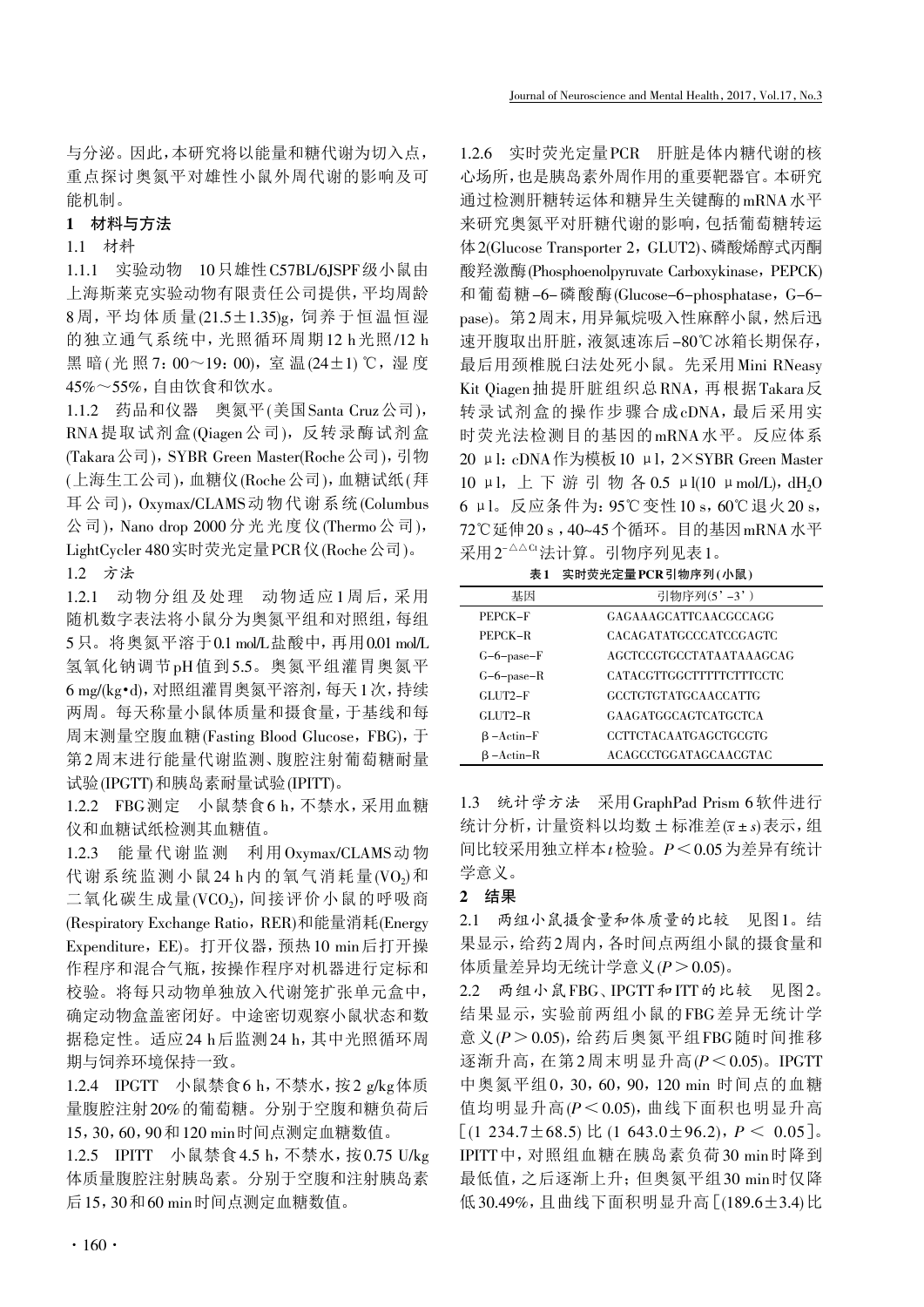$(422.4 \pm 20.1), P \le 0.05$ ].

2.3 两组小鼠能量代谢的比较 见表1。结果显示, 给药2周后,奥氮平组白天VO2和EE明显下降(P<0.05)。 2.4 两组小鼠基因的mRNA表达比较 见图3。结 果显示,奥氮平组较对照组肝内PEPCK和G-6-pase 的mRNA表达明显升高 $(P < 0.05)$ , GLUT2表达差异 无统计学意义 $(P > 0.05)$ 。

### 3 讨论

奥氮平作为目前临床广泛使用的抗精神病药 物,其突出的代谢不良反应一直备受关注。本研究 重点探讨奥氮平对雄性小鼠外周能量代谢和糖代谢 的影响。实验结果表明小鼠奥氮平给药后出现胰岛 素抵抗和高血糖;白天能量消耗明显下降,呼吸商趋 势性下降,氧化底物由葡萄糖向脂肪转移,糖利用减 少;肝内糖异生关键酶PEPCK和G-6-pase的基因表 达失去正常调控而持续性表达增高,酶活性增强,肝 糖原大量分解输出增加。

正常情况下体内氧气充足,葡萄糖可完全氧化 成CO<sub>2</sub>和H<sub>2</sub>O,同时释放能量。当机体以糖代谢为主 要供能物质时,RER接近1;脂肪时,RER接近0.70; 混合食物时, RER 在 0.85 左右<sup>[10-11]</sup>。据此, 本研究 中对照组小鼠始终以混合代谢为主,奥氮平组白天 能量消耗减少,能量来源向脂肪转移。这与Candice 等[12] 研究结果相似,其实验发现奥氮平急性给药后 4 h内 VO<sub>2</sub>下降最明显, 8 h内 RER 持续低于 0.7, 之 后开始恢复。肝脏是机体调节血糖水平的关键器官, 主要通过糖原合成和糖异生途径实现。当血糖升高 时,肝脏利用血糖合成糖原从而降低血糖。GLUT2



图2 两组小鼠糖代谢情况比较

| 组别                    | $VO2 \mid ml/(kg \cdot h) \mid$ |       | $EE[$ kcal/(kg $\cdot$ h)]                                                            |                 |       | <b>REP</b>                                            |                                                       |       |       |
|-----------------------|---------------------------------|-------|---------------------------------------------------------------------------------------|-----------------|-------|-------------------------------------------------------|-------------------------------------------------------|-------|-------|
|                       | 24h                             | 白天    | 晚上                                                                                    | 24 <sub>h</sub> | 白天    | 晚上                                                    | 24 h                                                  | 白天    | 晚上    |
| 对照组                   |                                 |       | $3.765 \pm 127.5$ $3.532 \pm 128.6$ $3.991 \pm 178.4$                                 |                 |       | $0.405 \pm 0.005$ $0.374 \pm 0.008$ $0.435 \pm 0.014$ | $0.805 \pm 0.006$ $0.756 \pm 0.013$ $0.853 \pm 0.016$ |       |       |
|                       |                                 |       | 奥氮平组 3539 ± 61.9 3 111 ± 68.9 3 954 ± 104.9 0.391 ± 0.012 0.333 ± 0.011 0.442 ± 0.012 |                 |       |                                                       | $0.791 + 0.007$ $0.732 + 0.008$ $0.847 + 0.010$       |       |       |
| $t \ddot{\mathbf{H}}$ | .598                            | 2.889 | 0.179                                                                                 | 1.051           | 3.121 | 0.392                                                 | 1.506                                                 | 543   | 0.290 |
| P值                    | 0.149                           | 0.020 | 0.862                                                                                 | 0.324           | 0.014 | 0.705                                                 | 0.170                                                 | 0.161 | 0.779 |